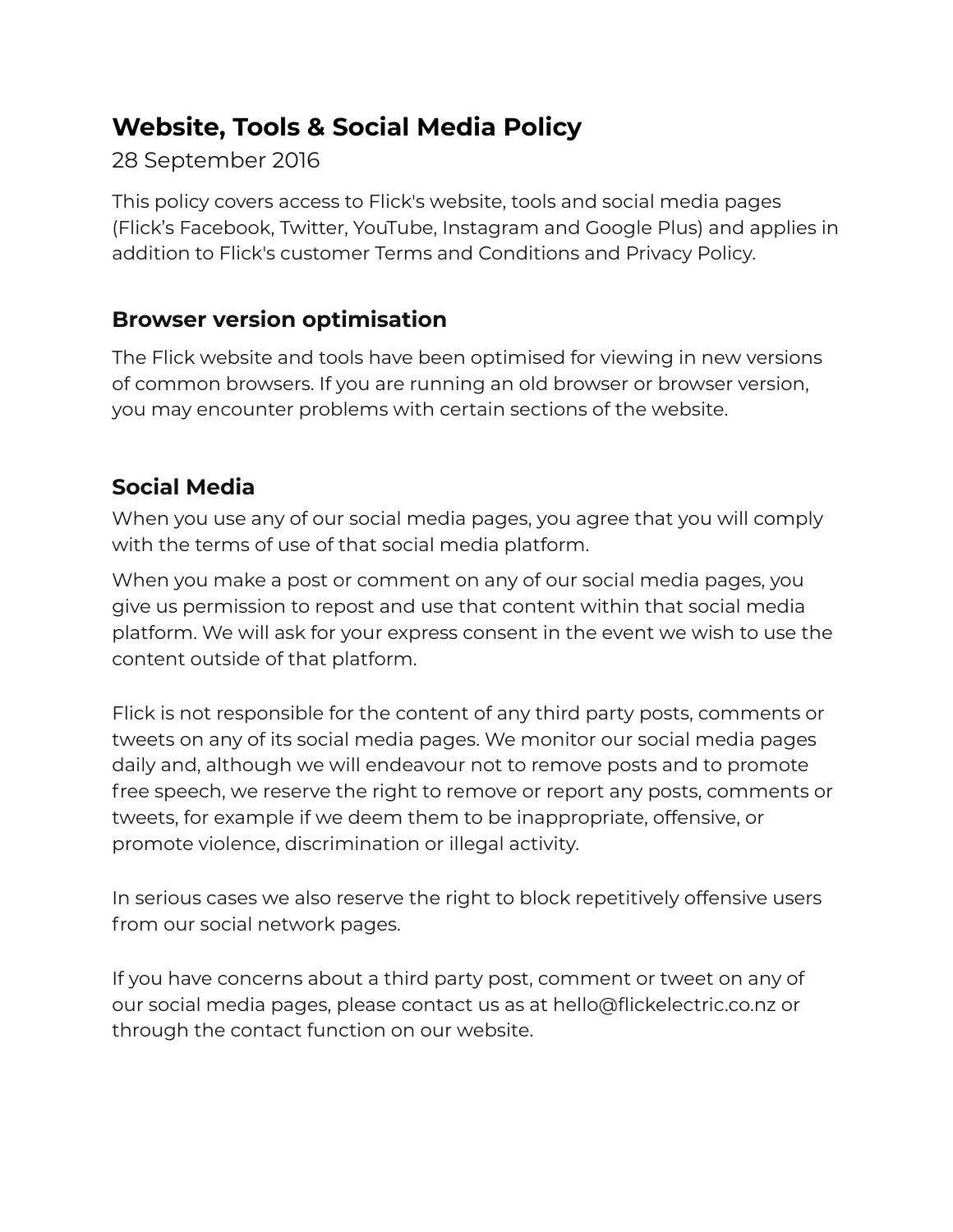#### **Trade marks and copyright**

The Flick website and tools contain trade marks (both registered and unregistered) that belong to Flick, its licensors and third parties. You are not permitted to use such trade marks except with Flick's prior written consent.

Material in the Flick website and tools is the copyright of Flick, its licensors and other third parties. You must not reproduce, publish, communicate to the public or make an adaptation of any part of the website and tools, including audio and video excerpts, except with Flick's prior written consent.

If you have any copyright queries about content on our website or social media pages, please contact us at media@flickelectric.co.nz.

#### **Third party sites**

The website, tools and social media pages contain links to third party sites. Flick is not responsible for the condition or the content of those sites.

### **Applicable law**

The Flick website, tools and social media pages (excluding any linked third party sites) are controlled by Flick. By accessing the website, tools and social media pages, you accept that any disputes about the website, tools and social media pages are covered by the laws of New Zealand. The website, tools and social media pages may be accessed throughout New Zealand and from other countries. Flick makes no representation that the website, tools and social media pages comply with the laws (including intellectual property laws) of any country outside New Zealand. If you access the website, tools and social media pages from outside New Zealand you are responsible for ensuring compliance with the laws of the country where you are located.

#### **Security**

To access Flick's tools requires establishment of an account and password. You are responsible for maintaining the confidentiality of your password and account information.